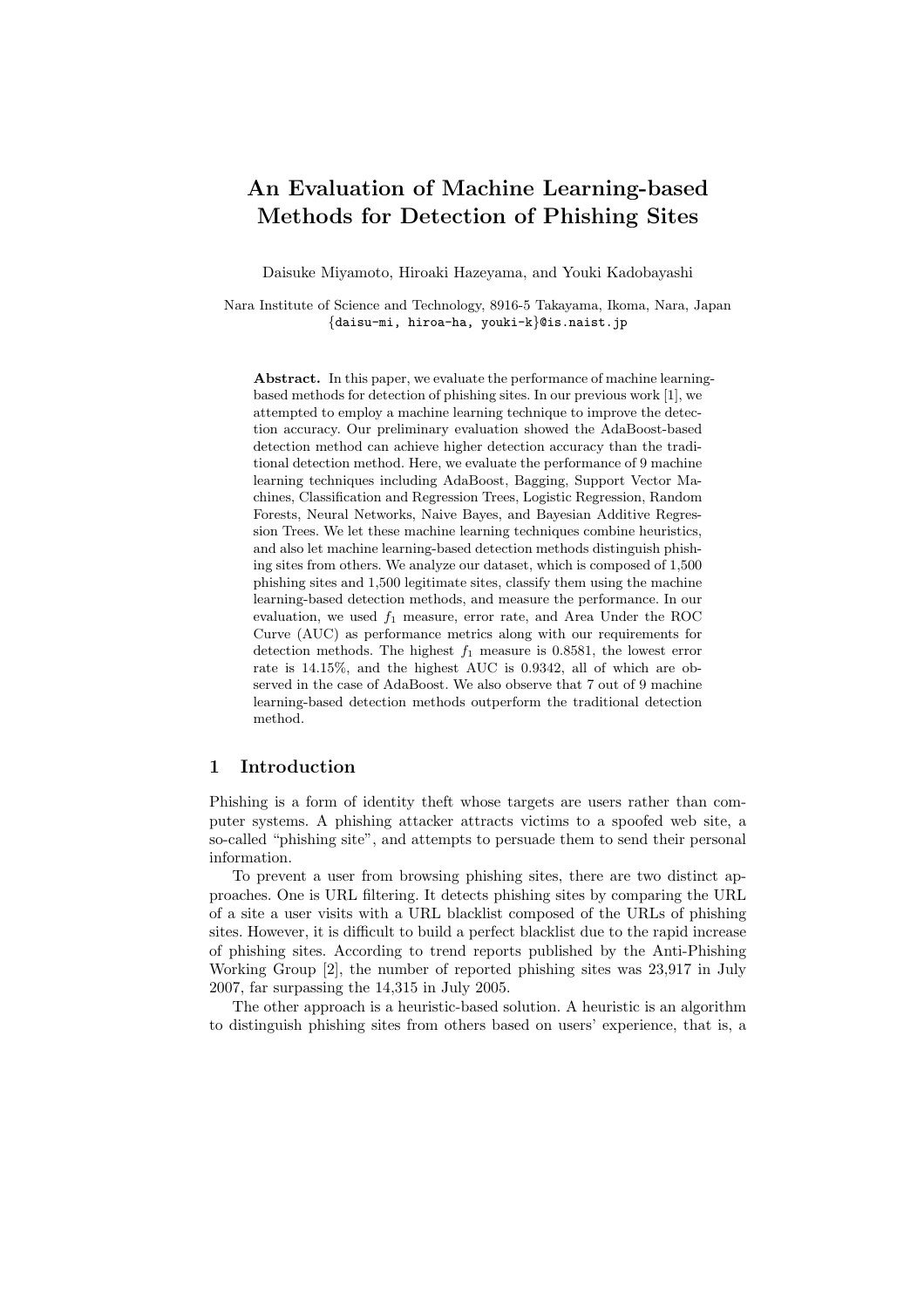heuristic checks if a site seems to be a phishing site. A heuristic-based solution employs several heuristics and converts results from each heuristic into a vector. Based on the vector, the heuristic-based solution calculates the likelihood of a site being a phishing site and compares the likelihood with the defined discrimination threshold. Different from URL filtering, a heuristic-based solution has a possibility to identify new phishing sites.

Unfortunately, the detection accuracy of existing heuristic-based solutions is far from suitable for practical use [3], even if various studies [4–6] discovered heuristics. To improve the detection accuracy, both discovering innovative heuristics and refining the calculation algorithm of the likelihood are important.

In our previous work [1], we attempted to employ a machine learning technique to improve the detection accuracy. We employed AdaBoost, a machine learning technique, as a calculation method of the likelihood. Our preliminary evaluation showed the AdaBoost-based detection method can achieve higher detection accuracy than the traditional detection method.

Here, we present a performance evaluation of 9 Machine Learning-based Detection Methods (MLBDMs) including AdaBoost, Bagging, Support Vector Machines (SVM), Classification and Regression Trees (CART), Logistic Regression (LR), Random Forests (RF), Neural Networks (NN), Naive Bayes (NB) and Bayesian Additive Regression Trees (BART). In the evaluation, we used  $f_1$  measure, error rate, Area Under the ROC Curve (AUC) as performance metrics along with our requirements for detection methods. Our requirements are (i) they must achieve high detection accuracy, (ii) they must adjust their detection strategies for web users.

We let all MLBDMs classify whether a site is a phishing site or not by using a dataset of 3,000 URLs, composed of 1,500 phishing sites and the same number of legitimate sites. We employ 8 heuristics presented in CANTINA [7] and measure their performance in a less biased way. The results show that the highest  $f_1$  measure is 0.8581, the lowest error rate is 14.15%, and the highest AUC is 0.9342, all of which are observed in the case of AdaBoost.

The rest of this paper is organized as follows: In Section 2, we present our related work. In Section 3, we describe our evaluation conditions, and we show our experimental results in Section 4. We show our future work in Section 5 and summarize our contributions in Section 6.

# 2 Related Work

For mitigating phishing attacks, machine learning, which facilitates the development of algorithms or techniques by enabling computer systems to learn, has begun to garner attention. PFILTER, which was proposed by Fette et al. [8], employed SVM to distinguish phishing emails from other emails. According to [9], Abu-Nimeh et al. compared the predictive accuracy of several machine learning methods including LR, CART, RF, NB, SVM, and BART. They analyzed 1,117 phishing emails and 1,718 legitimate emails with 43 features for distinguishing phishing emails. Their research showed that the lowest error rate was 7.72% in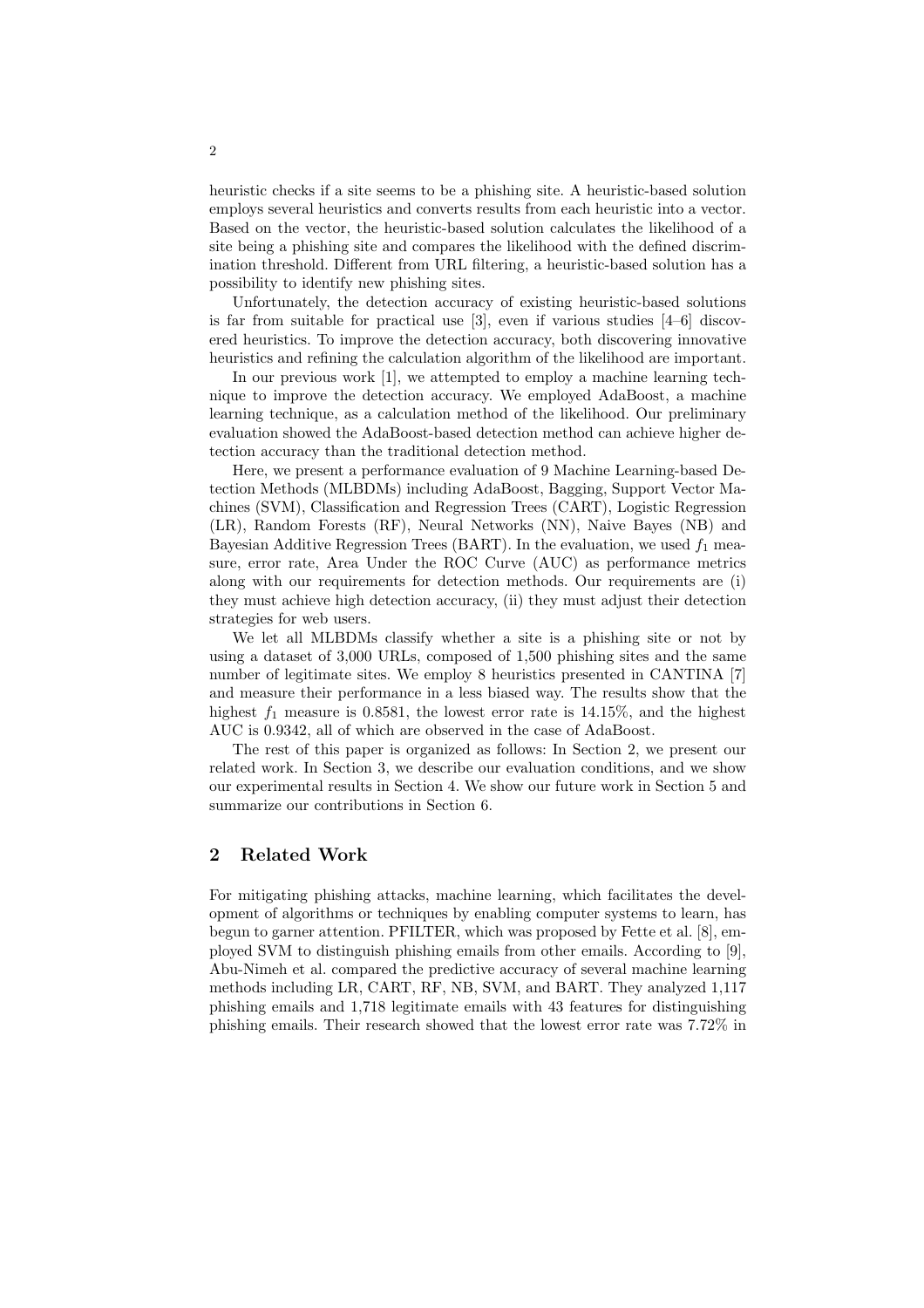the case of Random Forests. In [10], Ram Basnet et al. performed an evaluation of six different machine learning-based detection methods. They analyzed 973 phishing emails and 3,027 legitimate emails with 12 features, and showed that the lowest error rate was 2.01%. The experimental conditions were different between [9] and [10], however, the machine learning provided high accuracy for the detection of phishing emails.

Aside from phishing emails, a machine learning method was also used to detect phishing sites. According to [11], Pan et al. presented an SVM-based page classifier for detection of phishing sites. They analyzed 279 phishing sites and 100 legitimate sites with 8 features, and the results showed that the average error rate was 16%.

Our previous work [1] employed AdaBoost for the detection of phishing sites. We checked 100 phishing sites and the same number of legitimate sites with 7 heuristics. Our performance evaluation showed that the average error rate was 14.7%.

We find that there are two problems in earlier research. One is that the number of features for detecting phishing sites is lesser than that for detecting phishing emails. It indicates that the detection of phishing sites is much difficult than that of phishing emails. The other is that no research contribution confirmed whether any kind of MLBDMs were available to distinguish phishing sites from legitimate sites. To the best of our knowledge, earlier research tested only one machine learning technique. In this paper, we evaluate 9 MLBDMs and show their performance by measuring the performance.

## 3 Evaluation Approach

In this paper, we evaluate the performance of MLBDMs. We let each machine learning method combine heuristics, perform supervised learning from the dataset, and distinguish phishing sites from other sites.

In this section, we define metrics of the performance evaluation along with our requirements for MLBDMs. We then decide the heuristics that we used in our evaluation, and describe how we construct a dataset for both training and testing. Finally, we explain the preliminary set-up of our experiments.

## 3.1 Evaluation Metrics

First, we defined metrics for evaluating performance along with requirements for detection methods. Our requirements were as follows.

1. Accuracy

An MLBDM must achieve high detection accuracy. User safety would obviously be compromised if phishing prevention systems labeled phishing sites as legitimate. Users would also complain if prevention systems labeled legitimate sites as phishing sites because of the interruption in browsing caused by prevention systems.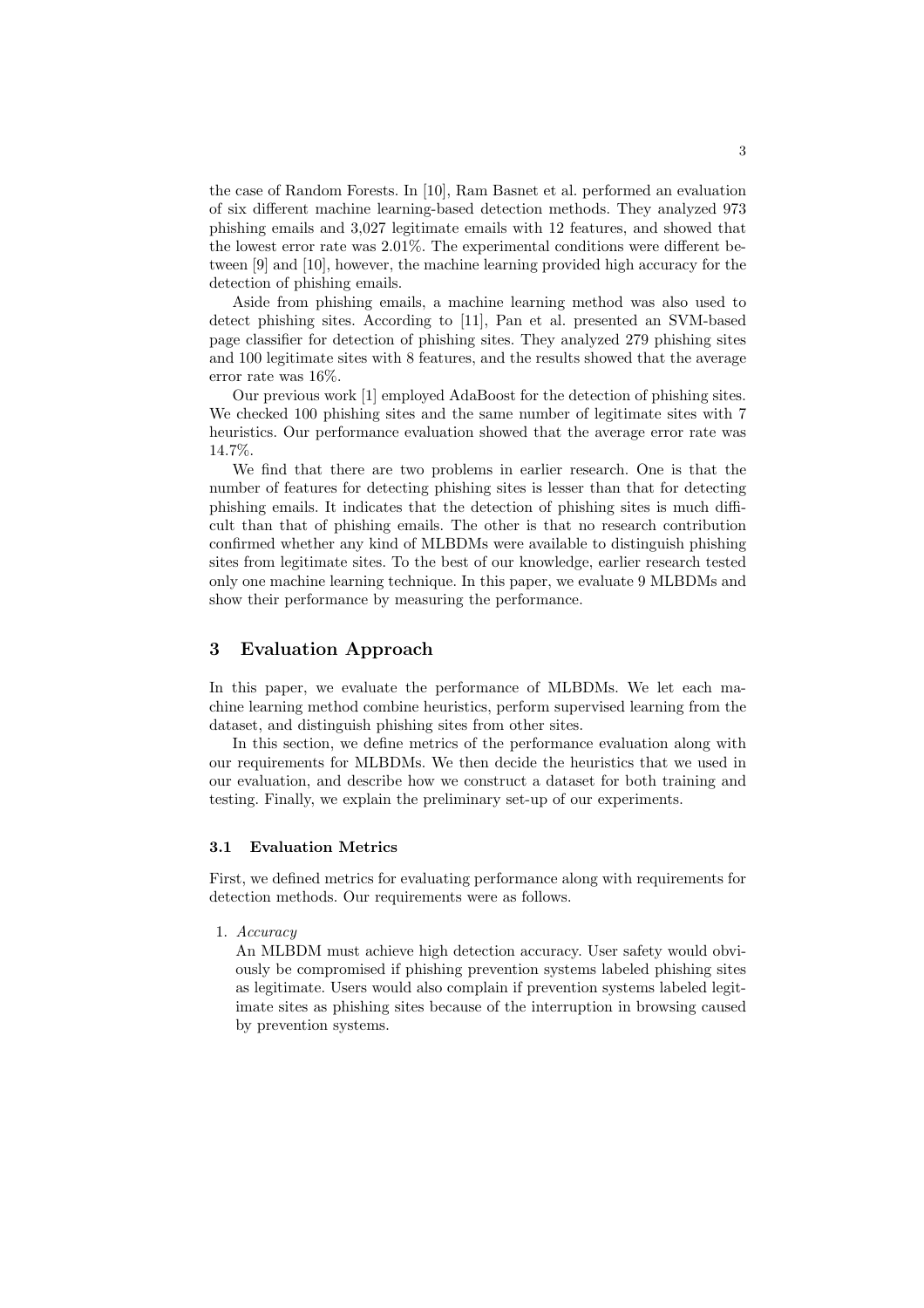#### 2. Adjustment Capability

An MLBDM must adjust its strategy for detecting phishing sites for web users. If a user is a novice, who is easily taken in by phishing attacks, phishing prevention systems should decrease false negative errors instead of increasing false positive errors. Conversely, if a user is a security expert, the system should focus on decreasing false positive errors.

For Requirement 1, we used the  $f_1$  measure (higher is better) and the error rate (lower is better) as metrics to evaluate the detection accuracy. Statistically,  $f_1$  measure has been used as an index of a test's accuracy. This measure can be calculated by  $2 \cdot p \cdot r/(p+r)$ , where p is the precision and r is the recall of the test. The average error rate has been also a reasonable metric to indicate the detection accuracy. It is calculated by dividing the number of incorrectly identified sites by the number of all sites in the dataset.

For Requirement 2, we performed Receiver Operating Characteristic (ROC) analysis. Generally, detection methods calculate the likelihood of being phishing sites L and compare the likelihood with the defined discrimination threshold th. In our experiment, MLBDMs distinguish a phishing site by checking if  $L$ is less or equal than  $th(= 0)$ . Imagine that th was higher than 0. In this case, MLBDMs would tend to label a site as phishing rather than as legitimate. Conversely, MLBDMs would tend to label a site as legitimate if th was lower than 0. Accordingly, we assumed that adjusting  $th$  provides different detection strategies. Based on this assumption, we employed ROC analysis because it has been widely used in data analysis to study the effect of varying the threshold on the numerical outcome of a diagnostic test. We also used the Area Under the ROC curve (AUC; higher is better) as a metric to evaluate adjustment capability.

#### 3.2 Heuristics

In our evaluation, we employ 8 heuristics presented in CANTINA [7]. To the best of our knowledge, the most successful tool for combining heuristics is CANTINA, which has achieved high accuracy of detecting phishing sites without using the URL blacklist. In CANTINA, the likelihood of the phishing site is calculated from weighted majority by using 8 heuristics, without using machine learning techniques.

## 3.3 Dataset

We then built a dataset with the criteria for choosing URLs. Based on the criteria in the original CANTINA, we collected URLs with the same number of phishing sites and legitimate sites. All sites were English language sites because CANTINA does not work well if the sites are not written in English. First, we chose 1,500 phishing sites that were reported on PhishTank.com [12] from November, 2007 to February, 2008. Second, we also selected 227 URLs from 3Sharp's study of anti-phishing toolbars [13]. There were listed 500 URLs of legitimate sites in [13], however, we could not connect to many listed URLs. Third,

4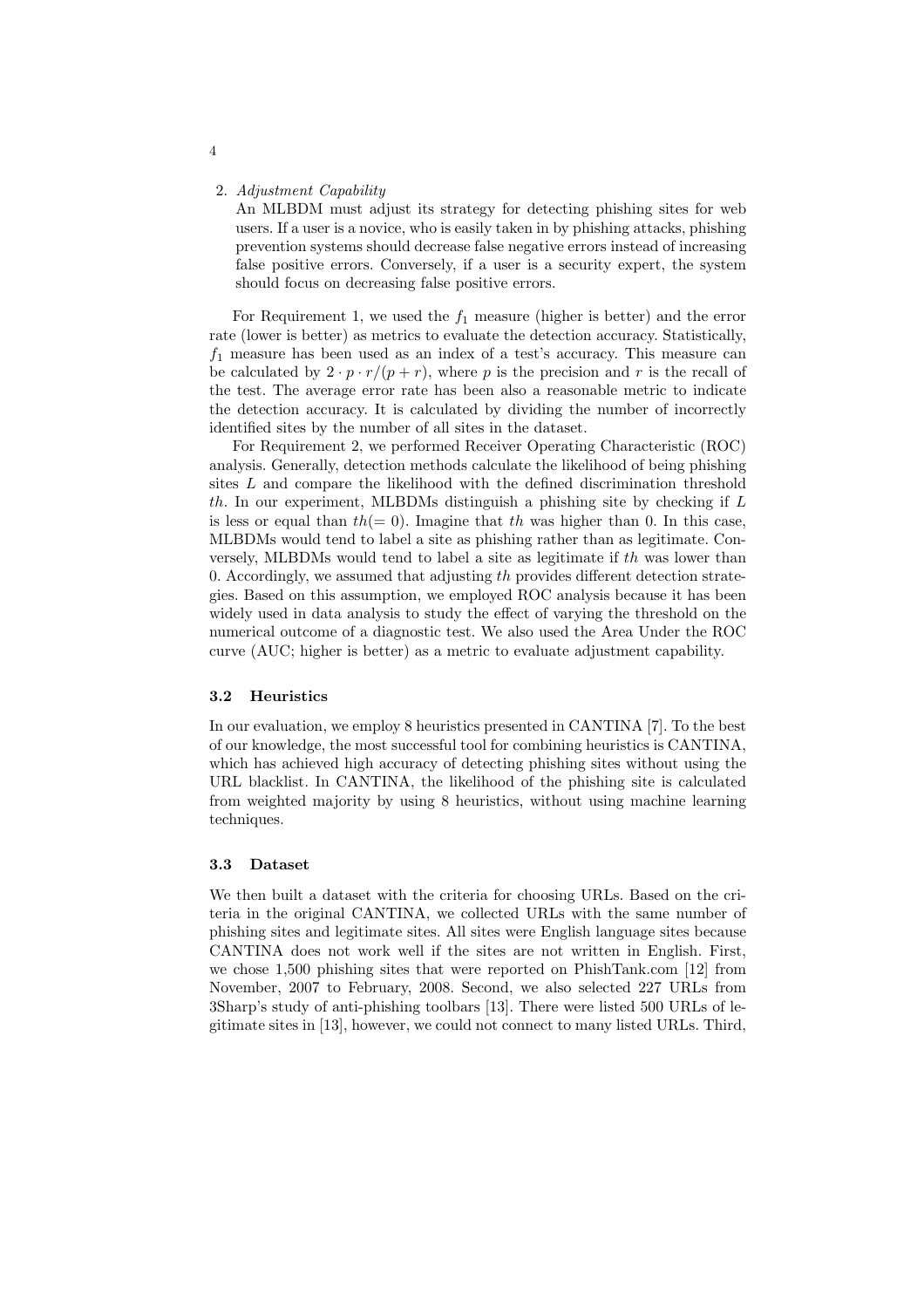we attempted to collect 500 URLs from Alexa Web Search [14] and observed 477 URLs. Finally, we gathered 796 URLs from yahoo random link [15].

Each site was checked with our implementation of heuristics, and was converted into a vector  $\boldsymbol{x} = (x_1, x_2 \dots x_p)$ , where  $x_1 \dots x_p$  are the values corresponding to a specific feature. The dataset consisted of 8 binary explanatory variables and 1 binary response variable.

To perform our evaluation in a less biased way, we employed 4-fold cross validation. Furthermore, our cross validation was repeated 10 times in order to average the result.

#### 3.4 Experimental Set-up

We adjusted the parameters for MLBDMs to minimize the error rate in training. For decision tree-based machine learning techniques such as RF, we tested them using different numbers of trees, namely 100, 200, 300, 400, and 500 trees. The minimum error rate  $(14.27\%)$  was observed when the number of trees was 300, followed by 200 and 400 (14.28%), 500 (14.30%), and 100 (14.37%). Thus, we set the number of trees to 300 for RF-based detection methods.

The iteration time was set to 500 in all of our experiments if the machine learning technique needed to analyze iteratively for reducing training errors. The minimum error rate  $(14.27\%)$  was observed when the number of iterations was 500, followed by 300 and 400 (14.28%), 200 (14.30%), and 100 (14.31%). In addition, finding the optimal iteration number is important, however, the choice of the exact value of the optimal iteration number is not often a critical issue since the increase in test error is relatively slow.

For some types of machine learning techniques, we used threshold value to approximate the prediction output. For example, BART is designed for regression, not for classification. Therefore, BART gives quantitative value whereas we need an MLBDM to output binary value that indicates whether a site is a phishing site or not. In such cases, we employed threshold value and observed if the result of BART regression was greater than the threshold. We decided the threshold in the same fashion as the original CANTINA. In the case of CANTINA, the maximum likelihood of being a phishing site is -1 and that of being a legitimate site is 1; therefore, it employs the middle value 0 as the threshold value.

In SVM, we tested both linear and non-linear kernel functions. The average error rate in training by using Radial Based Function (RBF), one of the typical non-linear kernel functions, was 14.18%, less than 21.02% of linear kernel. Thus, we used RBF in our experiments.

In NN, we selected the number of units in the hidden layer, namely 1, 2, 3, 4, and 5 units, for finding the minimum average error rate. The minimum error rate (14.14%) was observed when the number of units was 5, followed by  $4 (14.23\%), 2 (14.46\%), 3 (15.48\%), and 1 (16.03\%).$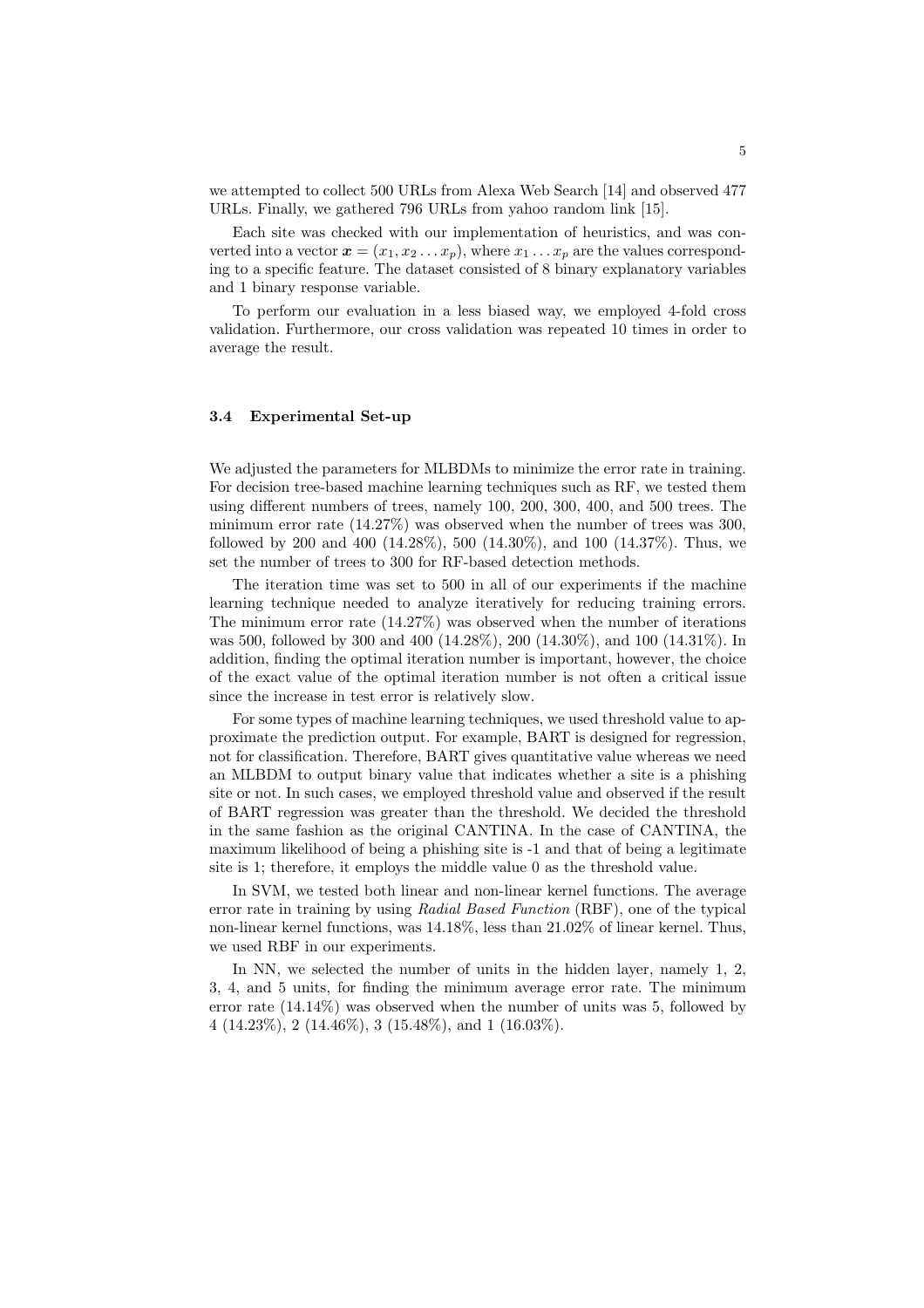# 4 Evaluation

In this section, we evaluate the performance of all MLBDMs by measuring  $f_1$ measure, error rate and AUC, and studying them comparatively. We also compare MLBDMs with the original CANTINA.

Table 1. Precision, Recall and  $f_1$  measure, False Positive Rate(FPR), False Negative Rate(FNR), Error Rate, and AUC

|             |        |        | Precision Recall $f_1$ measure | <b>FPR</b> | FNR. | ER                             | AUC |
|-------------|--------|--------|--------------------------------|------------|------|--------------------------------|-----|
| AdaBoost    | 0.8614 | 0.8551 | 0.8581                         |            |      | 14.49% 13.83% 14.15% 0.9342    |     |
| Bagging     | 0.8492 | 0.8573 | 0.8527                         |            |      | 14.27% 15.36% 14.82% 0.9231    |     |
| <b>SVM</b>  | 0.8629 | 0.8498 | 0.8562                         |            |      | 15.02\% 13.57\% 14.29\% 0.8946 |     |
| CART        | 0.8330 | 0.8542 | 0.8384                         |            |      | 14.58% 18.16% 16.37% 0.9062    |     |
| LR.         | 0.8510 | 0.8588 | 0.8548                         |            |      | 14.12% 15.10% 14.60% 0.9172    |     |
| RF          | 0.8566 | 0.8546 | 0.8554                         |            |      | 14.54% 14.37% 14.45% 0.9296    |     |
| NN          | 0.8633 | 0.8512 | 0.8570                         |            |      | 14.88% 13.54% 14.21% 0.9310    |     |
| NB          | 0.8464 | 0.8636 | 0.8547                         |            |      | 13.64% 15.74% 14.69% 0.9215    |     |
| <b>BART</b> | 0.8567 | 0.8550 | 0.8555                         |            |      | 14.50% 14.39% 14.45% 0.9321    |     |
|             | 0.9134 | 0.6519 | 0.7606                         |            |      | 34.81% 06.21% 20.52% 0.9162    |     |

First, we measured the accuracy of all MLBDMs. We calculated Precision, Recall and  $f_1$  measure for each pattern of dataset respectively, and also calculated their average as shown in Table 1. The highest  $f_1$  measure was 0.8581 in AdaBoost, followed by NN (0.8570), SVM (0.8562), BART (0.8555), RF (0.8554), LR (0.8548), NB (0.8547), Bagging (0.8527) and finally CART (0.8384).

We then calculated the false negative rate, false positive rate and error rate in Table 1. The lowest error rate was 14.15% in AdaBoost, followed by NN (14.21%), SVM (14.29%), RF and BART (14.45%), LR (14.60%), NB (14.69%), Bagging (14.82%), and finally CART (16.37%). The lowest false negative rate was 13.64% in NB, and the lowest false positive rate was 13.54% in NN.

We also calculated AUC as shown in Table 1. The highest AUC was 0.9342 in AdaBoost, followed by BART (0.9321), NN (0.9310), RF (0.9296), Bagging (0.9231), NB (0.9215), LR (0.9172), CART (0.9062), and finally SVM (0.8956).

Finally, we compared all MLBDMs with CANTINA's detection method. We evaluated the performance of CANTINA in the same way as that described in Section 3, and observed  $f_1$  measure was 0.7607, error rate was 20.52%, and AUC was 0.9162 as shown in Table 1, respectively. According to our comparison, 7 out of 9 MLBDMs, namely AdaBoost, Bagging, LR, RF, NN, NB, and BART-based detection methods, outperformed CANTINA.

## 5 Future Work

In our future work, we will implement a phishing prevention system according to the detection result. Within such a system, we should adjust the discrimination

6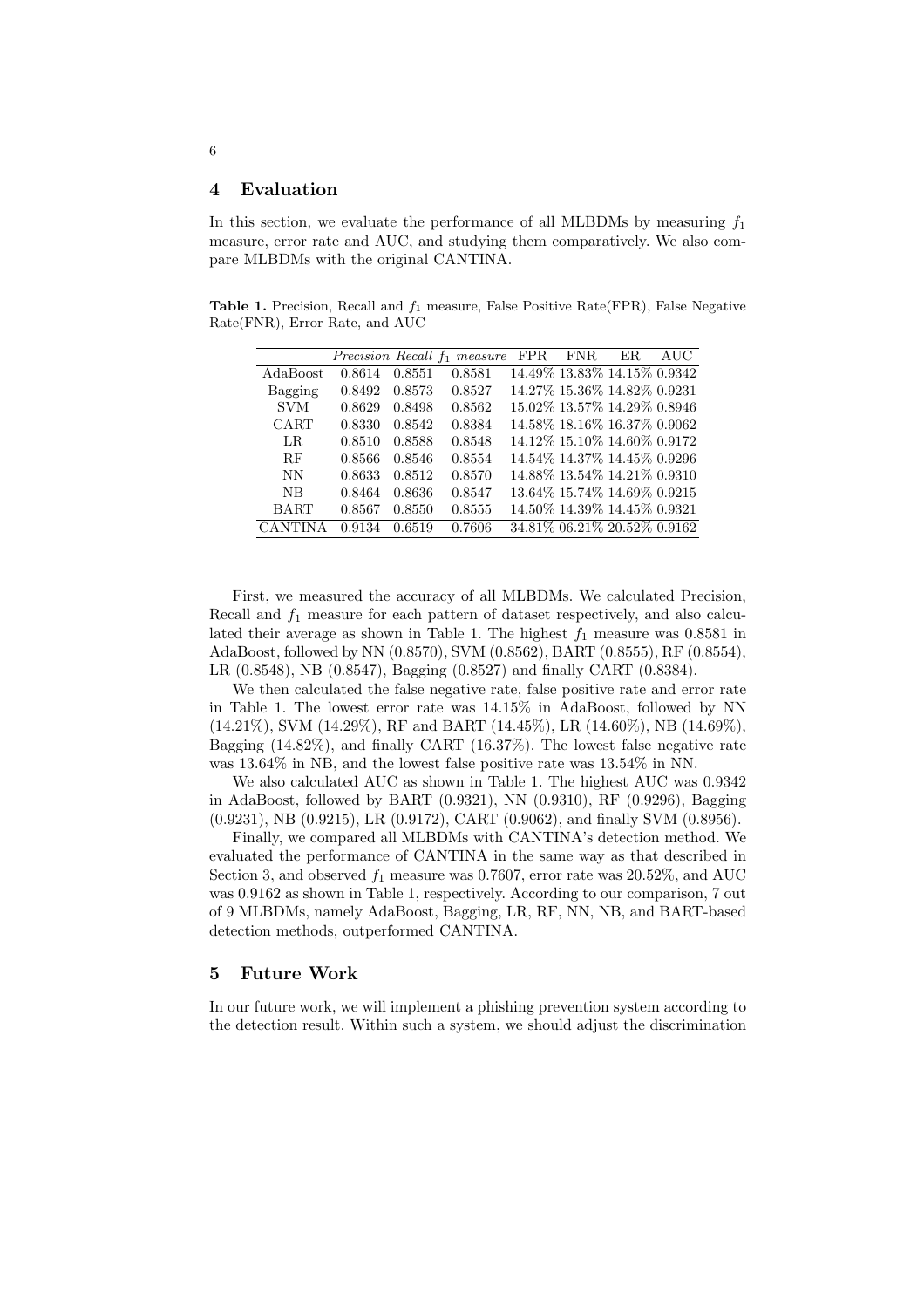|            | FP(FN <sub>0.00%</sub> | $FN(FP < 5.00\%$ |
|------------|------------------------|------------------|
| AdaBoost   | 30.65%                 | 26.15%           |
| Bagging    | 34.28%                 | 30.35%           |
| <b>SVM</b> | 62.10%                 | 71.10%           |
| CART       | 46.24%                 | 36.77%           |
| LR.        | 33.90%                 | 41.27%           |
| RF         | 31.56%                 | 25.51%           |
| NN         | 31.56%                 | 26.48%           |
| NB         | 31.86%                 | 35.55%           |
| BART       | 31.35%                 | 25.76%           |

**Table 2.** FPR given FNR rate  $\lt$  5.00%, and FNR given FPR rate  $\lt$  5.00%

threshold for each web user. For simple examples, we considered the cases of novices and security experts. If a user is a novice, who is easily taken in by phishing attacks, the system should decrease the false negative rate instead of increasing the false positive rate. Conversely, if a user is a security expert, the system should emphasize decreasing the false positive rate.

Table 2 shows the false positive rate when the false negative rate was less than 5.00%, and the false negative rate when the false positive rate was less than 5.00%. The lowest false positive rate was 30.65% in the case of AdaBoost, and the lowest false negative rate was 25.51% in the case of RF. This indicated that if novices could accept 30.65% of false positive errors, 95.00% of phishing sites would be blocked as phishing sites. Similarly, if security experts could accept 25.51% of false negative errors, 95.00% sites of legitimate sites would be browsed normally. It is beyond of scope of this paper, however, we need to decide the optimal threshold for each user by both measuring each user's knowledge for the detection of phishing sites and estimating the acceptable level of false positives and false negatives.

## 6 Conclusion

In this paper, we evaluated the performance of machine learning-based detection methods (MLBDMs) including AdaBoost, Bagging, Support Vector Machines (SVM), Classification and Regression Trees (CART), Logistic Regression (LR), Random Forests (RF), Neural Networks (NN), Naive Bayes (NB) and Bayesian Additive Regression Trees (BART). Because we assumed that the detection method must be accurate and must have adjustment capability, we used  $f_1$  measure, error rate and AUC as performance metrics in the evaluation.

We employed 8 heuristics presented in [7] and analyzed 3,000 URLs, which were composed of 1,500 phishing sites and the same number of legitimate sites. We performed 4-fold cross validation 10 times and measured the average of  $f_1$ measure, error rate, and AUC.

The result showed that the highest  $f_1$  measure was 0.8581 in AdaBoost, followed by NN (0.8570), SVM (0.8562), BART (0.8555), RF (0.8554), LR (0.8548),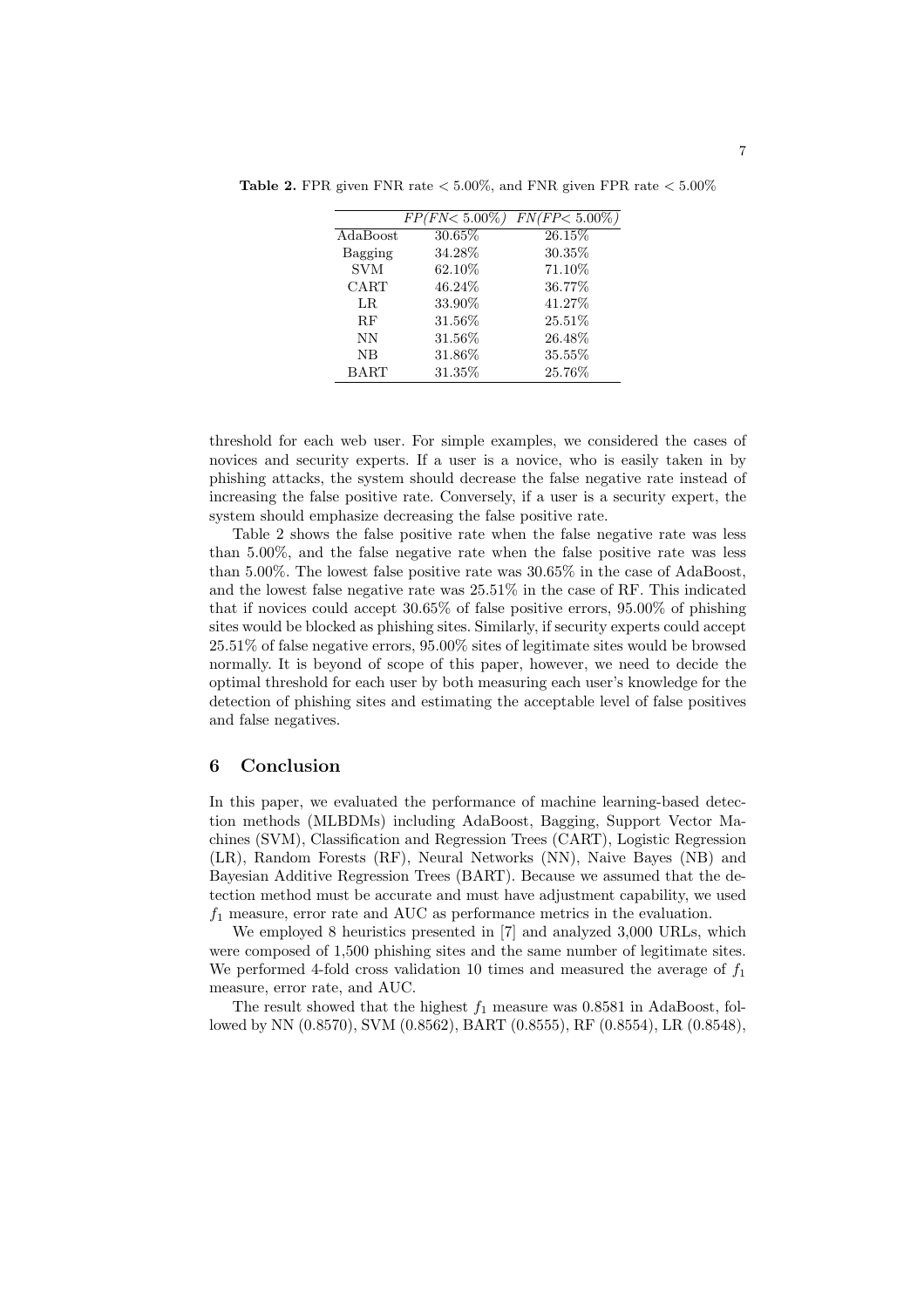NB (0.8547), Bagging (0.8527) and finally CART (0.8384). The lowest error rate was 14.15% in AdaBoost, followed by NN (14.21%), SVM (14.29%), RF and BART (14.45%), LR (14.60%), NB (14.69%), Bagging (14.82%), and finally CART (16.37%). The highest AUC was 0.9342 in AdaBoost, followed by BART (0.9321), NN (0.9310), RF (0.9296), Bagging (0.9231), NB (0.9215), LR (0.9172), CART (0.9062), and finally SVM (0.8956). Additionally, we plotted the ROC curve and found that all MLBDMs could achieve both high true positive rates and low false positive rates.

# References

- 1. Miyamoto, D., Hazeyama, H., Kadobayashi, Y.: A Proposal of the AdaBoost-Based Detection of Phishing Sites. In: Proceedings of the 2nd Joint Workshop on Information security. (2007)
- 2. Anti-Phishing Working Group: Phishing Activity Trends Report July, 2007 (2007)
- 3. Zhang, Y., Egelman, S., Cranor, L., Hong, J.: Phinding Phish: Evaluating Anti-Phishing Tools. In: Proceesings of the 14th Annual Network and Distributed System Security Symposium (NDSS'07). (2007)
- 4. Kumar, A.: Phishing A new age weapon. Technical report, Open Web Application Secuirtry Project (OWASP) (2005)
- 5. Tally, G., Thomas, R., Vleck, T.V.: Anti-Phishing: Best Practices for Institutions and Consumers. Technical report, McAfee Research (2004)
- 6. Van der Merwe, A., Loock, M., Dabrowski, M.: Characteristics and responsibilities involeved in a phishing attack. In: Proceedings of the 4th International Symposium on Information and Communication Technologies (ISICT 2005). (2005)
- 7. Zhang, Y., Hong, J., Cranor, L.: CANTINA: A Content-Based Approach to Detect Phishing Web Sites. In: Proceesings of the 16th World Wide Web Conference (WWW'07). (2007)
- 8. Fette, I., Sadeh, N.M., Tomasic, A.: Learning to detect phishing emails. In: Proceedings of the 16th International Conference on World Wide Web (WWW'07). (2007)
- 9. Abu-Nimeh, S., Nappa, D., Wang, X., Nair, S.: A comparison of machine learning techniques for phishing detection. In: Proceedings of eCrime Researchers Summit (eCryme'07). (2007)
- 10. Basnet, R., Mukkamala, S., Sung, A.H.: Detection of phishing attacks: A machine learning approach. Studies in Fuzziness and Soft Computing 226 (2008) 373–383
- 11. Pan, Y., Ding, X.: Anomaly based web phishing page detection. In: Proceedings of the 22nd Annual Computer Security Applications Conference on Annual Computer Security Applications Conference(ACSAC'06). (2006)
- 12. OpenDNS: PhishTank Join the fight against phishing. (Available at http://www.phishtank.com)
- 13. Robichaux, P., Ganger, D.L.: Gone Phishing: Evaluating Anti-Phishing Tools for Windows. (Available at http://www.3sharp.com/projects/antiphishing/ gone-phishing.pdf)
- 14. Alexa Internet, Inc.: Alexa the Web Information Company. (Available at http://www.alexa.com)